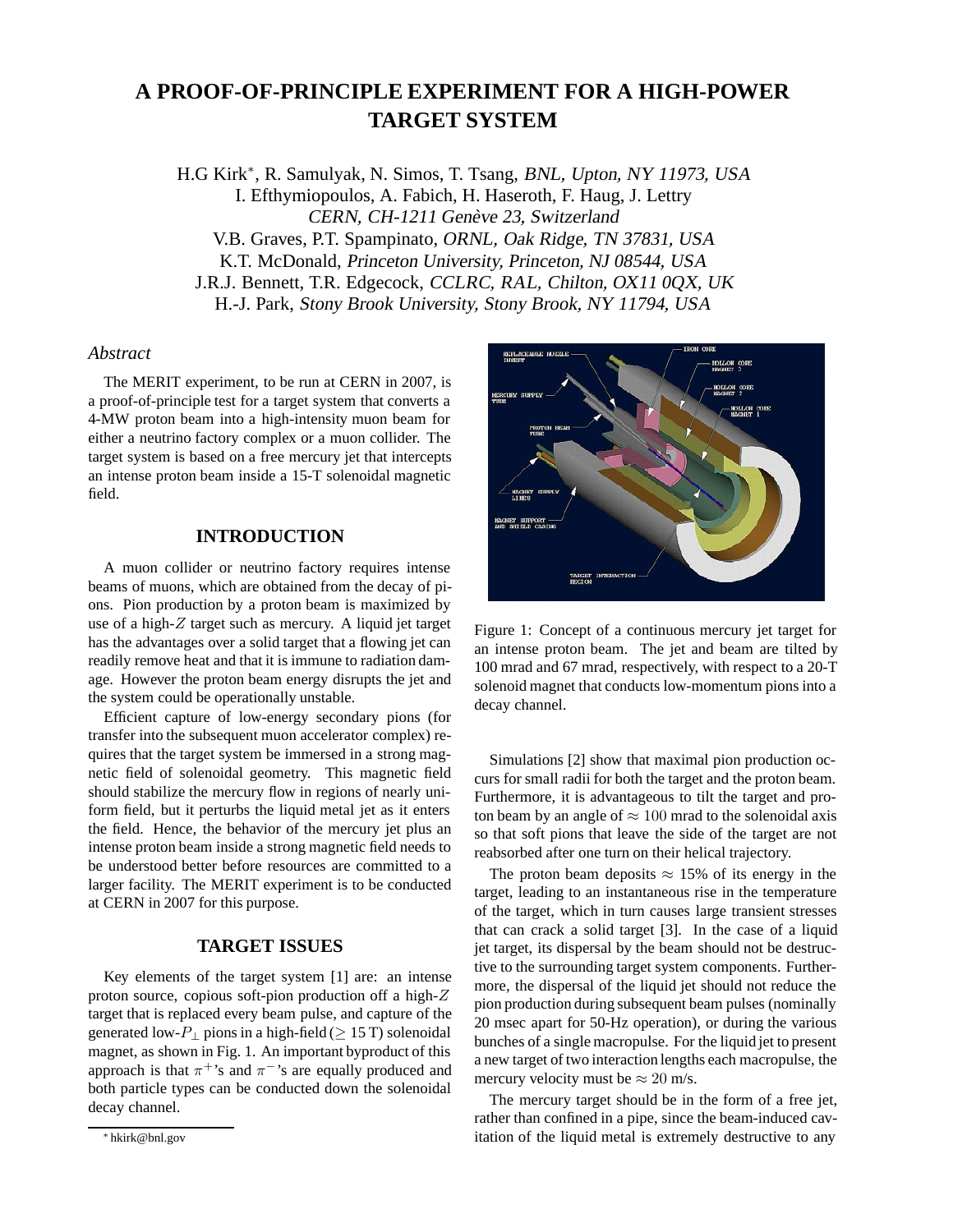solid wall in the immediate vicinity of the interaction region.

The operation of a liquid metal jet inside a strong magnetic field raises several magnetohydrodynamic issues as to possible deformation of the jet's shape and trajectory, as well as the effect of the magnetic field on the beam-induced dispersal of the jet.

## **PREVIOUS STUDIES**

Initial tests involving the interaction of proton beams on mercury targets were performed at the BNL AGS Gradient Synchrotron [4], and continued at the CERN ISOLDE facility [6]. The BNL tests featured a 24-GeV proton beam interacting with a free mercury jet with a diameter of 1 cm and velocity of 2.5 m/s. Proton bunch intensities of 2-  $4 \times 10^{12}$  (2-4 TP) protons were delivered into a spot size of  $\sigma_x = 0.3$  mm and  $\sigma_y = 0.9$  mm and 100 ns duration. This resulted in a peak energy deposition of 80 J/g, which is comparable to that expected from a 4-MW proton driver delivering a 24-GeV proton beam at 15 Hz. These initial tests did not have a magnetic field on the target.



Figure 2: A 1-cm-diameter, 2.5-m/s Hg jet at 0, 0.75, 10, and 18 ms after interaction with  $3.8 \times 10^{12}$  24-GeV protons.

This experiment had several key observations:

- The dispersal velocity of Hg droplets with 4 TP on target, seen in Fig. 2 was on the order of 10 m/s.
- The Hg dispersal was largely confined to the transverse direction and did not extend outside the region of overlap with the proton beam.
- The visible manifestation of Hg dispersal occurred  $40 \mu s$  after arrival of the proton beam pulse.
- The Hg jet showed surface-tension instabilities; its diameter varied from 0.5 to 1.5 cm.

These results validate numerical simulations [5] that include cavitation in the interior of the jet by the proton beam, and the formation of filamentary instabilities on the surface of the jet, as shown in Fig. 3.

A parallel effort was undertaken to study the effects of high-velocity mercury jets in the presence of highmagnetic fields [6], but with no proton beam. The Hg jet had a diameter of 4 mm and a velocity of 12 m/s. Magnetic fields up to 20 T were utilized. The main result was the observation of jet stabilization (damping of surface tension waves) as the magnetic field was increased, as shown in Fig. 4. No perturbation of the jet on scales larger than 1 mm



Figure 3: Numerical simulation of the evolution of a free mercury jet after exposure to an intense proton beam [5]. Left: Growth of surface filaments. Right: Growth of cavitation bubbles inside the jet.

were observed when the jet was introduced into magnetic fields of 10-20 T at an angle of 100 mrad to the solenoid axis.



Figure 4: The Rayleigh instability of a mercury jet (4-mm diameter and 12-m/s velocity) is suppressed by high magnetic fields [6].

#### **THE MERIT EXPERIMENT**

We have proposed [7] and been approved to perform a proof-of-principle experiment at the CERN Proton Synchrotron (PS) that will combine a free mercury jet target with a 15-T solenoid magnet and a 24-GeV primary proton beam.

The PS will run in a harmonic-16 mode and we will be able to fill 1-8 of the 16 rf buckets with 2.5-3  $\times$  10<sup>12</sup> protons/bunch at our discretion. The achievable spot size at the experiment will be  $r \geq 1.2$  mm (rms). This will allow us to place up to  $30 \times 10^{12}$  protons on the mercury target within a  $2-\mu s$  spill, thus generating a peak energy deposition of  $180 \text{ J/g}.$ 

The experiment will be performed in the TT2A tunnel at CERN (also used for the nToF beamline), as sketched in Fig.5.

For this experiment, we have designed and built a highfield pulsed solenoid with a warm bore of 15 cm [8]. This